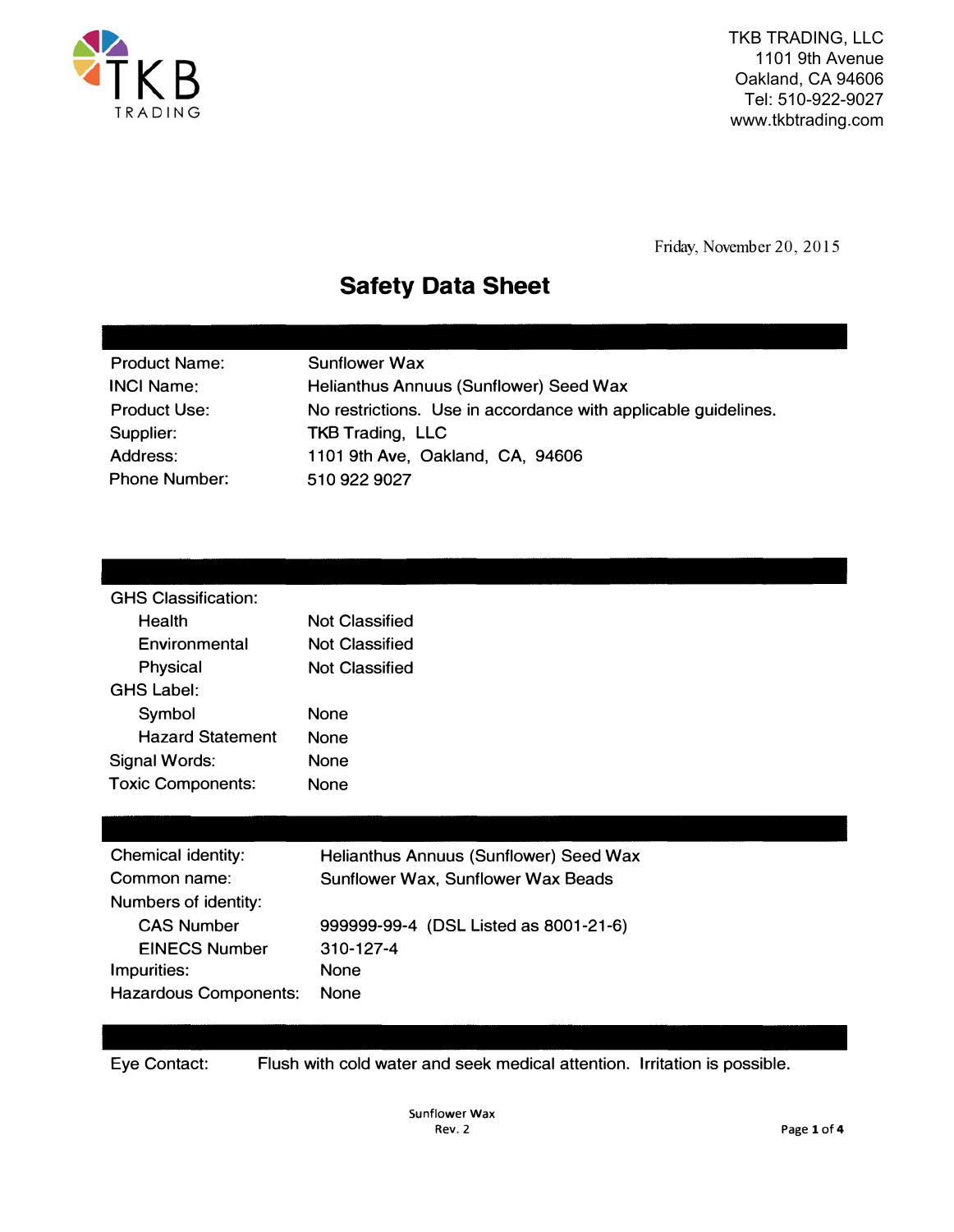|                      | Burns can occur if product is molten.                                                                                                                                                                                           |
|----------------------|---------------------------------------------------------------------------------------------------------------------------------------------------------------------------------------------------------------------------------|
| <b>Skin Contact:</b> | Flush with cold water and seek medical attention. Do not remove clothing or<br>peel solidified product off the skin. This product is not absorbed by the skin.<br>Irritation is possible. Burns can occur if product is molten. |
| Inhalation:          | Avoid vapors from (over)heated product. Remove to fresh air. Consult a<br>physician. Irritation is possible.                                                                                                                    |
| Ingestion:           | This is a non-toxic product. Consult a physician. Irritation is possible.                                                                                                                                                       |
|                      |                                                                                                                                                                                                                                 |

Suitable Extinguishing Media: Foam, powder, water spray, Carbon Dioxide. Do not use a heavy water stream. Fire Fighting Procedures: Combustion Products: Wear self-contained breathing apparatus, rubber boots, and thick rubber gloves. Protect containers with water spray. Thermal decomposition generates carbon oxides and irritating volatile organic compounds.

| <b>Personal Precautions:</b>                                    | Refer to Section 8.                                                                                       |
|-----------------------------------------------------------------|-----------------------------------------------------------------------------------------------------------|
| <b>Environmental Precautions:</b>                               | Prevent entry to sewers and public waters (prevent clogging).                                             |
| <b>Methods and Material for</b><br>Containment and Cleaning-Up: | Allow product to solidify if molten. Remove solidified product.<br>This product is not a hazardous waste. |

| Handling: | Use with caution around heat, sparks, static electricity and open flame.                                                            |
|-----------|-------------------------------------------------------------------------------------------------------------------------------------|
| Storage:  | Store in a cool, dry well ventilated storage area away from direct sunlight. Do<br>not store near oxidizing agents or strong acids. |

| <b>Exposure Limits:</b>        | <b>Not Classified</b>                 |
|--------------------------------|---------------------------------------|
| Ventilation:                   | Ensure there is adequate ventilation. |
| Eye Protection:                | Splash goggles or face shield         |
| <b>Skin Protection:</b>        | Gloves, apron or lab coat             |
| <b>Respiratory Protection:</b> | Normally not needed.                  |

| Appearance                                   | Light Yellow, solid        |
|----------------------------------------------|----------------------------|
| Odor                                         | Characteristic, fatty odor |
| <b>Odor Threshold</b>                        | Not determined             |
| рH                                           | Not applicable             |
| <b>Melting Point</b>                         | 74-77°C                    |
| <b>Boiling Point</b>                         | Not determined             |
| <b>Flash Point</b>                           | Approximately 265°C        |
| <b>Evaporation Rate</b>                      | Not applicable             |
| Flammability (solid, gas)                    | Not classified             |
| Upper/Lower Flammability or Explosive Limits | Not classified             |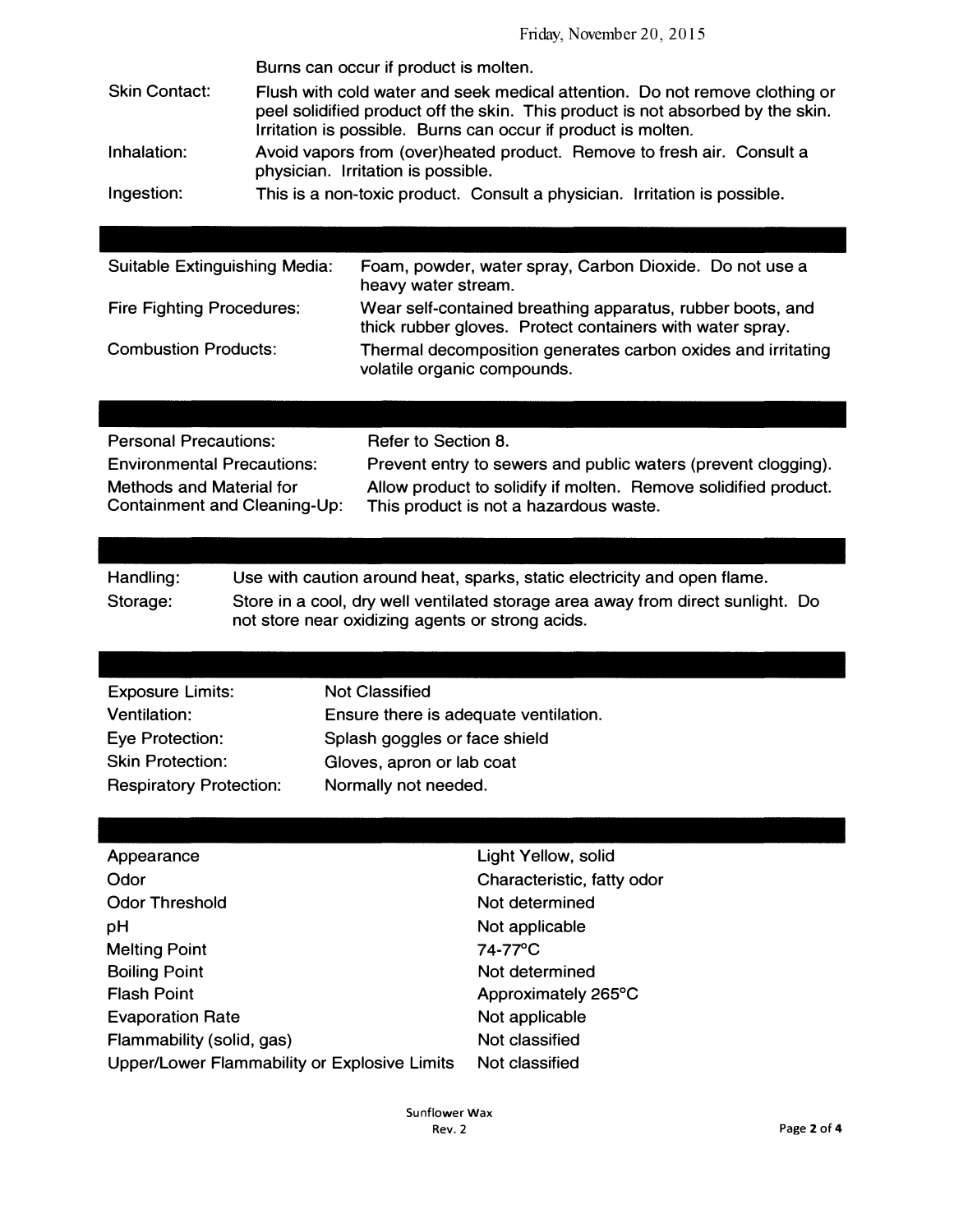Friday, November 20, 2015

Vapor Pressure Vapor Density Density @ 20°C (g/mL) **Solubility** Partition Coefficient (n-octanol/water) Auto-Ignition Temperature Decomposition Temperature **Viscosity** 

Not applicable Not applicable Approximately 0.96 Not water soluble Not applicable Not determined Approximately 180°C Not determined

| <b>Reactivity:</b>             | This product is not reactive under the conditions listed in Section 7.                               |
|--------------------------------|------------------------------------------------------------------------------------------------------|
| <b>Chemical Stability:</b>     | This product is stable under the conditions listed in Section 7.                                     |
| <b>Hazardous Reactions:</b>    | No available data                                                                                    |
| Conditions to avoid:           | Oxidizing agents, strong acids, direct sunlight, heat, sparks, static<br>electricity and open flame. |
| Incompatibility:               | No available data                                                                                    |
| <b>Decomposition Products:</b> | Refer to Section 5.                                                                                  |

| <b>Acute Toxicity:</b>       |                                |
|------------------------------|--------------------------------|
| <b>Oral Toxicity</b>         | Category 3, LD50 > 5,000 mg/Kg |
| <b>Dermal Toxicity</b>       | Not classified                 |
| <b>Inhalation Toxicity</b>   | Not classified                 |
| Eye Irritation               | Not classified                 |
| Dermal Irritation            | Not classified                 |
| Subchronic/Chronic Toxicity: |                                |
| Dermal Sensitization         | Not classified                 |
| <b>OSHA</b>                  | Not hazardous                  |
| Proposition 65               | Not listed                     |
|                              |                                |

| Persistence and Degradability: | Biologically degradable without harmful residues. |
|--------------------------------|---------------------------------------------------|
| Bio-Accumulative Potential:    | No available data                                 |
| Mobility:                      | No available data                                 |
| <b>Aquatic Toxicity:</b>       | Not toxic for the aquatic environment.            |

Dispose of in accordance with local *I* national regulations. This product is not a dangerous waste material. Do not pour into drains or waterways.

| U.S. Department of Transportation (DOT): |                |
|------------------------------------------|----------------|
| <b>Proper Shipping Name</b>              | Not classified |
| <b>Hazard Class</b>                      | Not classified |
|                                          |                |